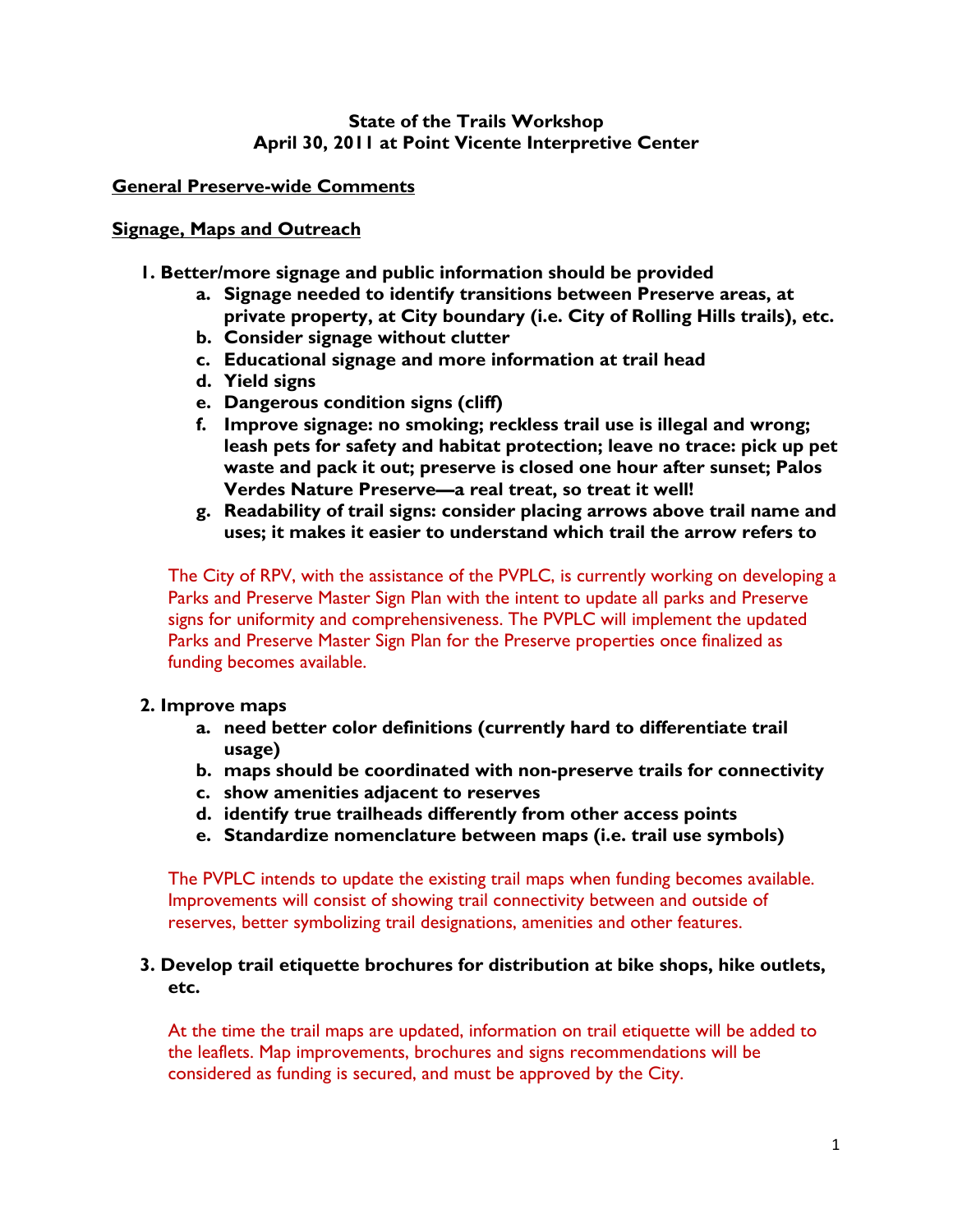# **4. Install ¼ mile designation reminder signs, closure signs, habitat/animal education signs**

The City has a policy to minimize the proliferation of signs to prevent visual pollution, so any new/improved signs will be situated at key locations. These types of signs will be considered in the development of an Parks and Preserve Master Sign Plan described above in Response No. 1.

# **5. Signs are too easy to break. Need to be more robust and durable (bullet proof).**

Carsonite posts were chosen because they blend well with the natural landscape, and are flexible as well as strong under rough weather conditions. However, PVPLC is currently working with National Park Service to re-evaluate the materials used for Preserve signs, among other sign related issues.

# **Trail Use and Designations**

## **6. Keep current trail use designations as is.**

The Preserve Trails Plan recommended by the PUMP Committee was reviewed and adopted by the City Council in 2008 with some modifications. At the time the Council adopted the Preserve Trails Plan, the Council directed Staff to conduct regular reviews of the trail system to examine any issues over time. The purpose of the State of the Trails workshop is to consider public feedback among other considerations (i.e. user experience, habitat impacts, connectivity, etc) in its review of the Preserve Trails Plan. Recommendations pertaining to the Preserve Trails Plan will be presented to the City Council at a public meeting in fall 2011.

# **7. Expand all trails to multi-use; provide more multi-use trails throughout the coastal zone.**

See Response No. 6.

# **8. Provide a variety of trails to suit all users**

It is important to provide some trail access to all user groups, but not all trails to all users. This helps provide a quiet experience for hikers and equestrians, while still offering opportunities for bicyclists to enjoy the Preserve. City Council will consider all recommendations to the Preserve Trails Plan at a public meeting in fall 2011.

# **9. Multi-use of trail can be monitored on a trial basis by the City's park rangers.**

City Council will consider whether changes to the Preserve Trails Plan are warranted. Furthermore, they will consider if there should be a trial period during which the rangers will monitor use of the Preserve trails.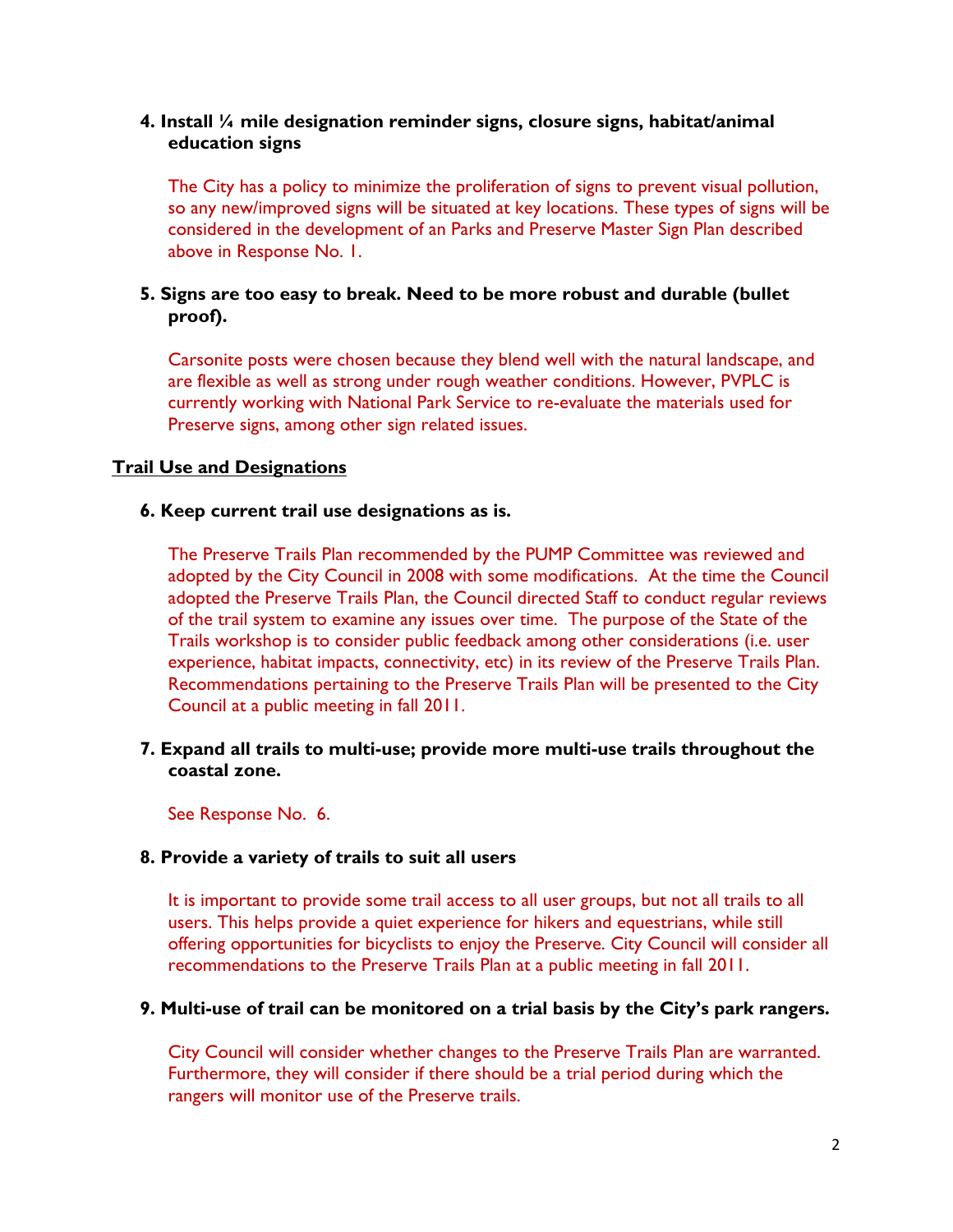### **10. Standardize guidelines related to designations and trail clearing**

At the time the PUMP committee developed the Preserve Trails Plan it was determined that trail standards would not be applied as the determinant of use designations since the trails were pre-existing through historic use, and also factored in many other considerations, including user experience, and minimizing redundant trails.

# **11. Trail usage should not only be based upon topography.**

Use designations were not based on topography, but were based on many factors as listed above (historic use, user experience).

### **12. Widen trails for multi-use.**

Widening trails to accommodate increased access by various user groups will lead to habitat impacts that would require mitigation to minimize impacts and is directly in conflict with the intent of the NCCP (as vetted in the PUMP processes).

### **13. Use standardized criteria to designate trail usage (i.e. physical characteristics, width, height, etc.)**

The City and the PVPLC cannot designate trail usage based on standards of trail specifications because trails are adapted from historic use and are unimproved, and also involve other considerations towards habitat impacts, erosion, and accessibility/connectivity.

### **14. Allow some specific trails to downhill bicyclists only.**

The Preserve Trails Plan does offer multi-use downhill trails but not solely for bicyclist use.

### **15. Trail closures are disappointing**

Closures of certain social trails are necessary to alleviate impacts on habitat and duplicate trails are considered inconsistent with the NCCP. Criteria for closing trails include eliminating redundant or parallel trails, for trail rerouting, temporary habitat disturbances (fire recovery). The NCCP tries to insure access to all areas of the Preserve while balancing habitat protection.

### **16. Create loops of trails for users**

The existing trails plan does provide loops for all user groups.

### **17. Open more miles trails to reduce the number of people on the trails**.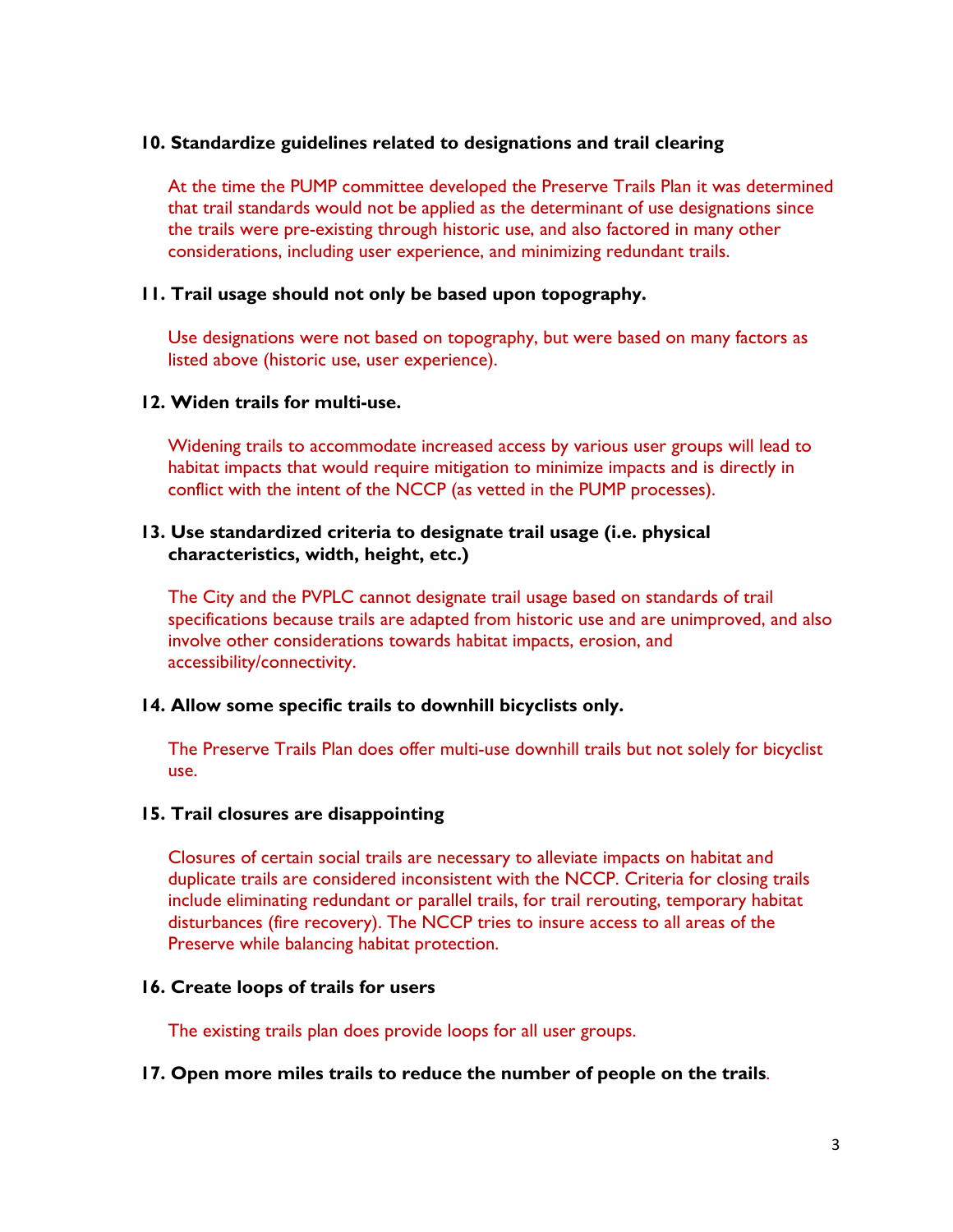Creating new trails or duplicating trails for different user groups contradicts the NCCP's prime directive to provide suitable habitat for listed species of concern.

### **18. Trails can support additional use designations**

Use designations are based on the criteria as stated above.

#### **19. Restrict use after rains for everyone**

- **a. Restrict horse use after rain as hooves make nasty impressions and destroy trails (sprained ankles, etc).**
- **b. Signage for restrictions after rains and warning signs for dangerous temporary conditions**

Posting signs for trail closures after significant rains will be considered policy. The Public Use Master Plan (PUMP) document will establish protocols for closing trails after rains, fires, landslides, etc. There is currently a policy of closing trails for 3 days after a rain event, but the PUMP document will detail protocol for future disturbances. Education of set policies will then be disseminated to the public.

# **AMENITIES**

### **20. More trash bins on trails**

The City is in the process of installing new/additional trash bins in areas easy to access for maintenance. All trail users should carry out all trash they bring in.

### **21. Bathrooms needed at major trail heads**

The City will identify locations to look into installing additional restroom facilities and will seek funding opportunities, such as grants.

### **HABITAT CONCERNS**

### **22. Reserves were purchased for protection of wildlife and habitat**

This is true.

#### **23. Each trail has an edge effect on habitat**

This is an accurate statement and was considered in the development of the Council adopted Preserve Trails Plan.

#### **24. Vegetation fuel load is a fire danger. More controlled weeding**.

Fuel modification zones have been established by the Fire Department, and the City implements the fuel modification on an annual basis and spends a significant effort controlling weeds in restoration areas (dictated by funding) and along trails.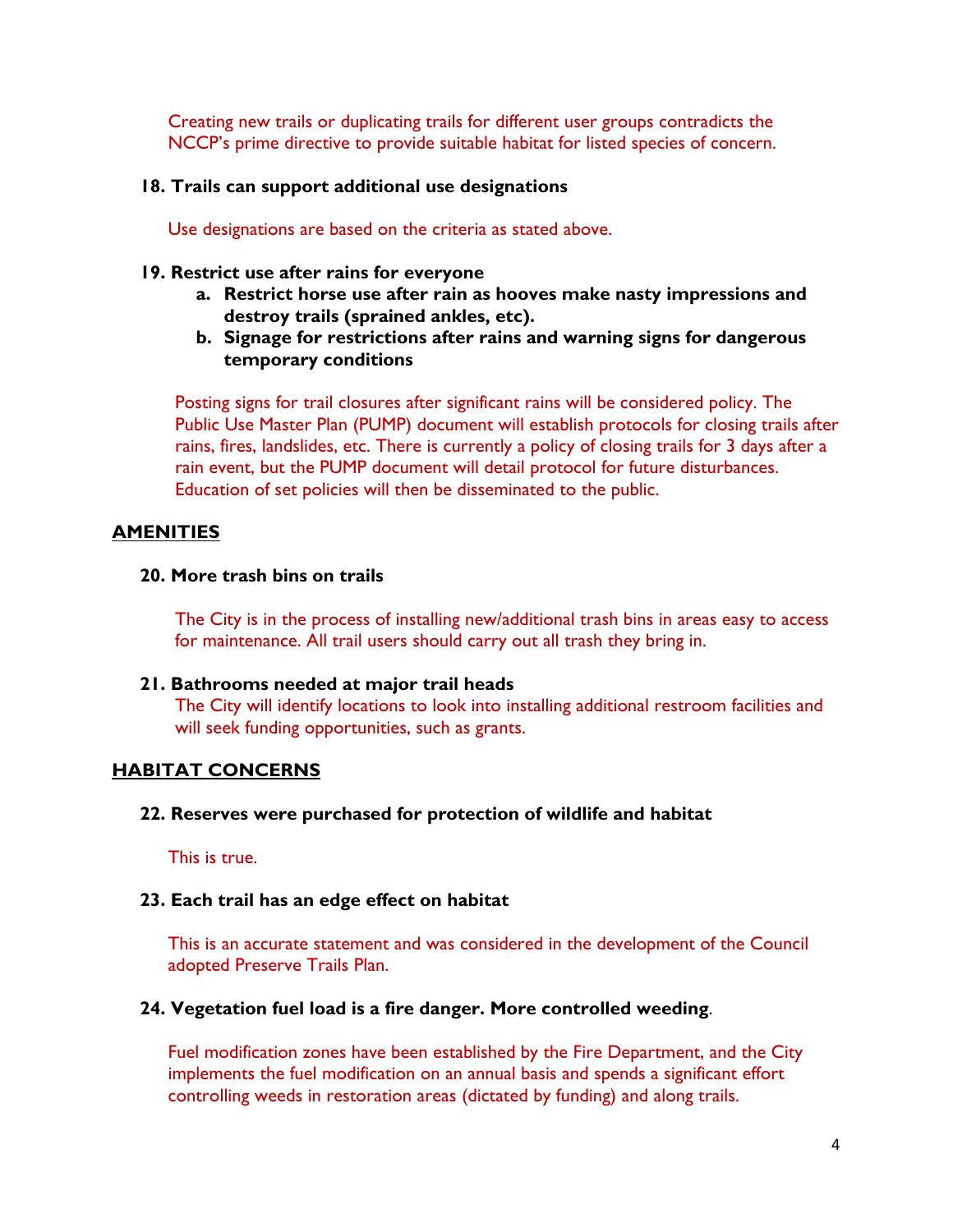# **OTHER PRESERVE-WIDE ISSUES**

## **25. Reduce pet waste**

Pet waste is directly the responsibility of the pet owner. Community doggie-bag dispensers may be found at certain locations within the Preserve. Moreover, the city will consider installing more doggie bag stations at key entrances to the Preserve as funding sources become available.

# **26. Rangers are good. They should use ATVs for more mobility to enforce trail use compliance.**

The use of ATVs within the Preserve may contradict Preserve policy of no motorized vehicles other than service vehicles. Currently, Rangers drive into accessible areas with vehicles and walk trails for enforcement. Many trails are not designed for ATV use.

## **27. Extend hours after sunset until 10:00 pm or consider 24-hour usage.**

Current preserve hours are one hour before sunrise to one hour after sunset, per RPV City Municipal Code 12.16.030. Recently, the City Council established permitting process for accessing the Preserves for night hikes. Requests to change the permitted hours will have to be considered by the City Council.

# **28. East Boundary Trail in Shoreline Park should provide connection to adjacent residential area outside City.**

The Trail map for the Ocean Trails Reserve does identify a trail connection to the trail outside of Reserve in the City of Los Angeles and a trail connection exists that may need to be improved. The PVPLC will update the trails map to better identify this connection.

### **29. There is little traffic on many of the existing trails.**

### Comment noted

- **30. More research needed on use patterns, types of users, maintenance and their impacts when presented to the City Council, quantitative usage data should be provided:** 
	- **a. High volume vs. low volume**
	- **b. Soil impact, use, maintenance collect real data**
	- **c. Document trail user interface/conflict. Trails should be open until conflicts are documented.**
	- **d. There have been reports of trail conflicts between hikers, equestrians and bikers**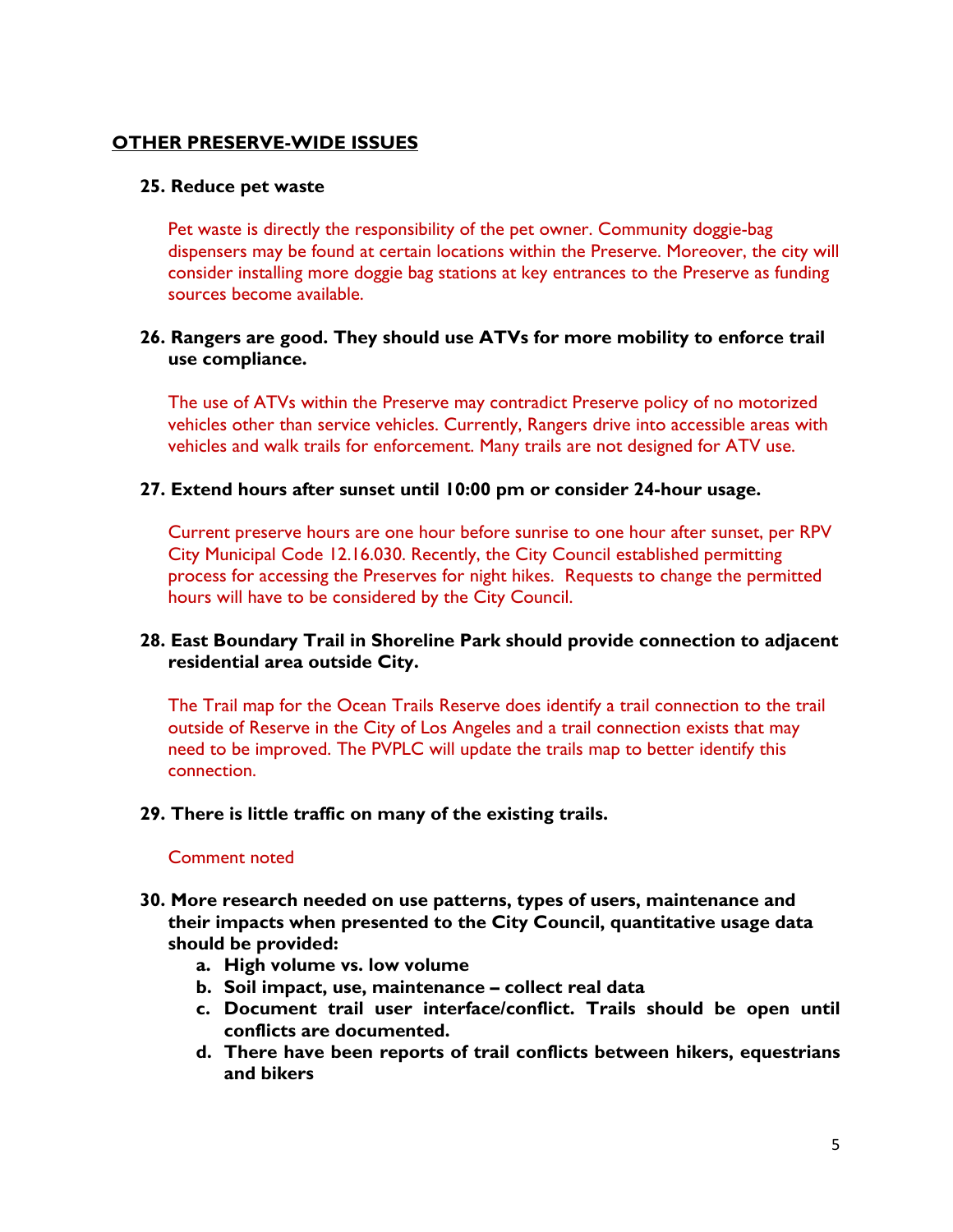A trail user survey was taken in 2007 to assist the PUMP Committee in its development of the Preserve Trails Plan. At this time, funding and resources are not available to conduct another formal trail user survey. However, PVPLC KEEPERS do report a monthly snapshot of number of Preserve users, and the City and the PVPLC rely on the reporting of the Rangers for quality of user experiences.

# **31. The City's trails should be marketed to and through local businesses (i.e., Starbucks, etc.)**

The City and the PVPLC conduct outreach, via website announcements and postings, volunteering, special events, news coverage, and more to raise the public's awareness of the Preserve and its trails system.

# **32. Headphones should not be allowed so that users can communicate to avoid conflict.**

The RPV Municipal Code does not prohibit the use of headphones in the Preserve by any user groups. Such requests would have to be considered by the City Council in order to be codified.

## **33. Install bike racks at trail heads and trail use changes to encourage compliance with trail designations**

The City and the PVPLC will look into funding opportunities to install bicycle racks at certain key trailhead locations, as well as at trail segments designated for pedestrians only.

# **ABALONE COVE RESERVE**

# **Trail Configurations, Use and Designations**

**34. Consider opening all trails to bike access.** 

It is important to provide some trail access to all user groups, but not all trails to all users. Limiting certain trails to pedestrians and equestrians only helps provide a higher quality experience for such user groups, while still offering opportunities for bicyclists to enjoy other areas of the Reserves.

# **35. Change the following to PED/BIKE because trails are family friendly for biking, not steep so kids can ride there. In general are wide enough for multiuse. Also allows access to tide pools for bikers who come from the Portuguese Bend Reserve:**

- **a. Chapel View**
- **b. Beach School**
- **c. Sea Dahlia**
- **d. Portuguese Point Loop**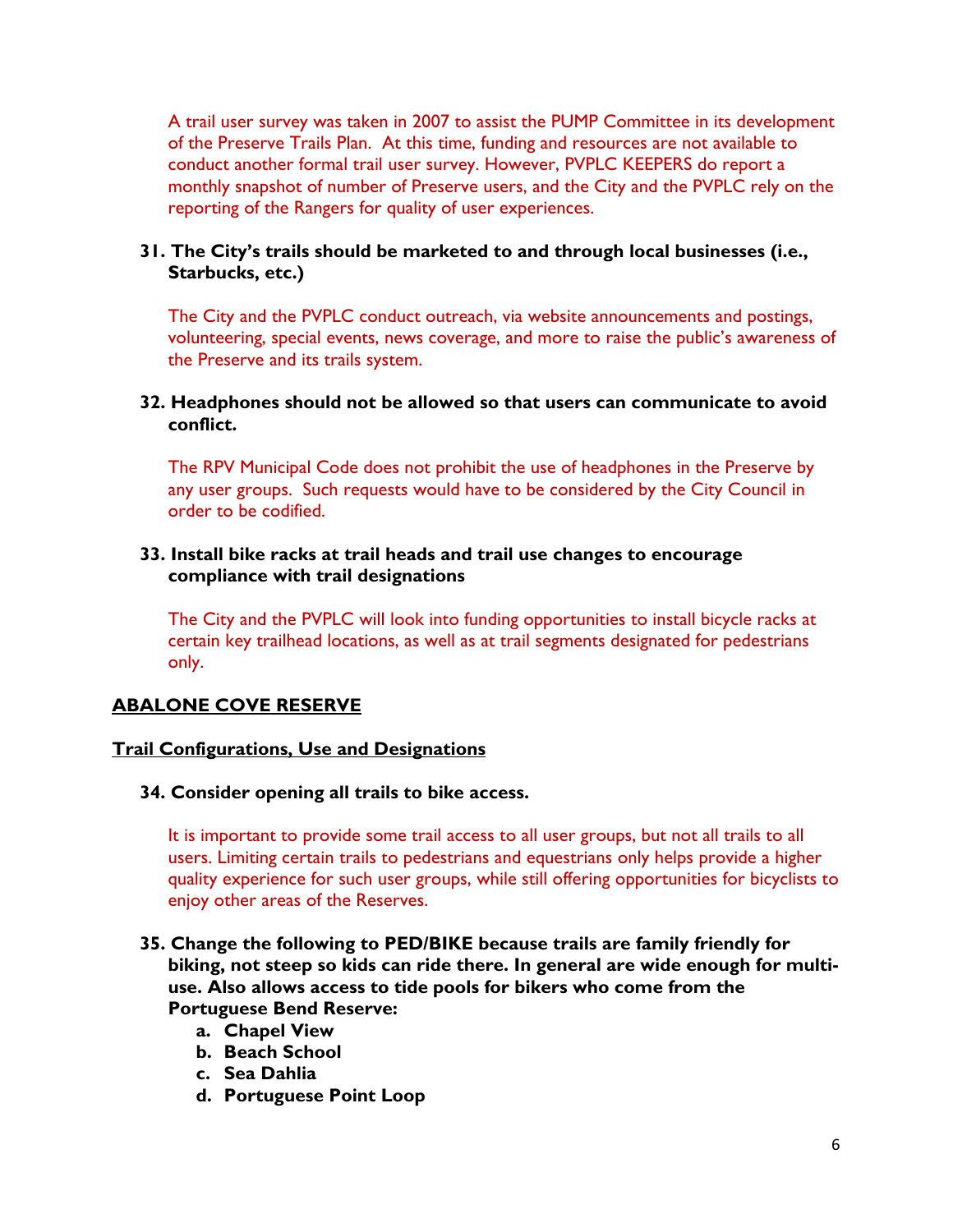- **e. Sacred Cove View**
- **f. Cliffside**
- **g. Via de Campo**

The City and the PVPLC have reviewed and researched this request and are of the opinion that with all things considered, such as habitat protection, line-of- sight, user experience, access, etc. that the designations for the following trails will be recommended to be changed to pedestrian/bicyclists at the City Council meeting in fall 2011:

- a. Chapel View: good line of sight
- b. Beach School: good line of sight, wide, paved
- c. Portuguese Point Loop: flat, wide, good line of sight
- d. Via de Campo: flat, wide, good line of sight

## **36. Rugged and challenging nature of trails here is enjoyable.**

#### Comment noted

### **37. Reroute steep end of Sea Dahlia Trail to provide safer and clearer access to the beach**

Topography limits the ability to reroute this trail, but erosion control measures may be implemented by the PVPLC volunteer Trail Crew. This request will be added to the "Preserve Project List" for future consideration.

## **38. Please retain the PUMP committee trail use designations. They were derived by extensive deliberation of a large user community. Keep all present use designations for trails at Abalone Cove.**

See comment 35.

### **39. Hardin Trail has condition problems related to drainage**

The drainage issue will be investigated by PVPLC to determine whether repairs or closure are warranted and will be added to the Trail Project List if appropriate.

### **40. There are hazardous conditions with emerging social trails from the beach up to Portuguese Point Loop (east side of point) which should be addressed**

These trails have not been improved, but will be investigated by PVPLC for safe connectivity or closure. Unapproved trails will be closed by PVPLC.

### **41. Trail standards are not consistent with use restrictions**

Please see Response numbers 6 and 8 regarding the complexity of factors considered in trail designations and trail standards.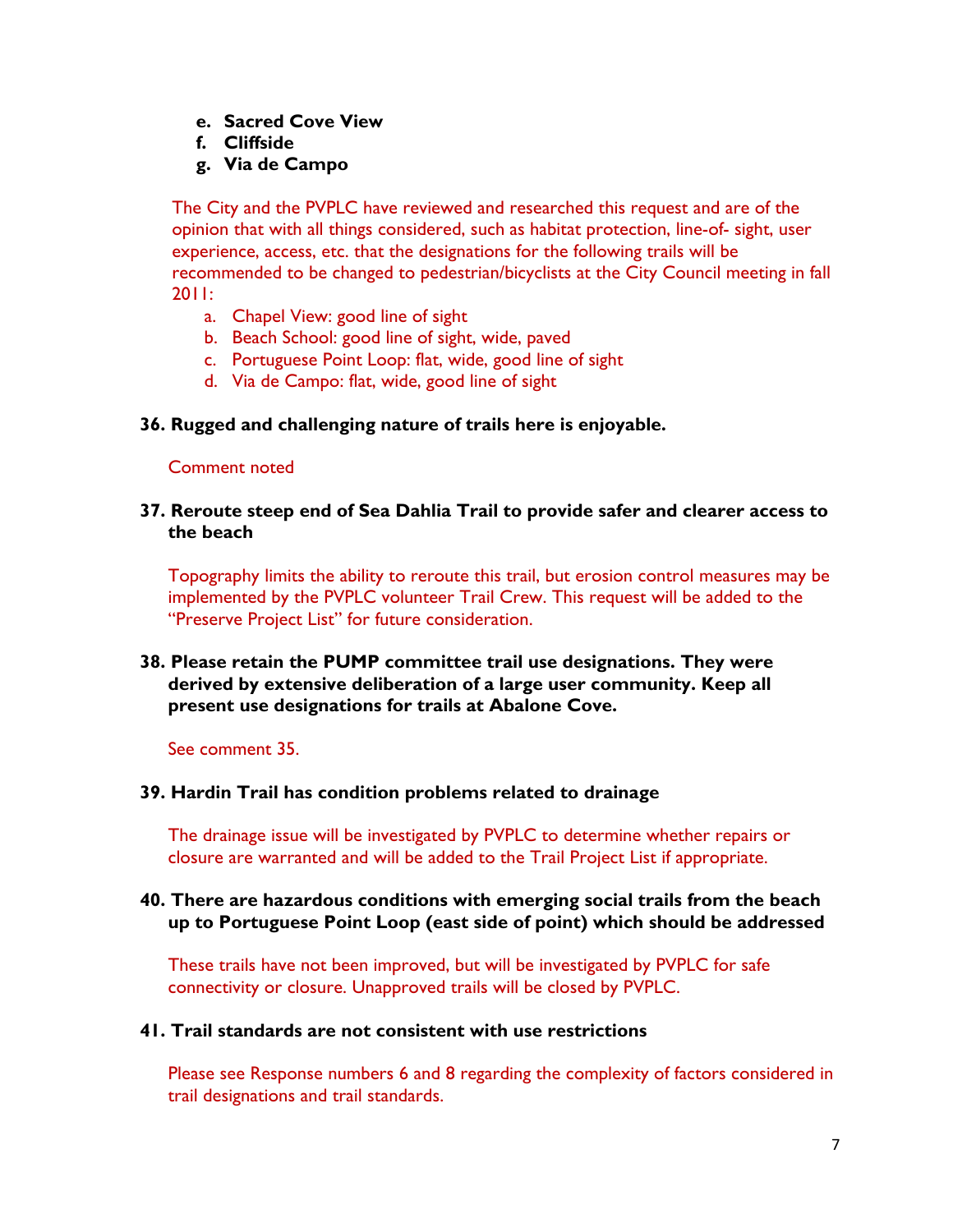### **42. Trails on Inspiration Point are underutilized**

#### Comment noted

**43. Existing trails are family-friendly: wide, not too steep, etc** 

### Comment noted

## **Amenities**

**44. Area south of archery range/east of Bow and Arrow Trail should be opened as a bike park with jumps and opportunities to provide safe, off-street bicycle trails for children. This would limit radical riders from other trail and save a place for uses to enjoy. This was once brought up in a city meeting as a possibility.** 

A recreation area as described is not consistent with "compatible uses" under the NCCP and would require mitigation for habitat loss.

### **45. Provide parking for trailhead access near the archery range**

Public parking is not allowed at the Archery Range. In order to provide increased parking opportunities for Preserve trail users, the City and the PVPLC obtained a grant from the California Coastal Conservancy, as part of the City's segment of the California Coastal Trail, to construct a dirt parking lot at Gateway Park off Palos Verdes Drive South. When completed, this parking lot will provide users access to the Portuguese Bend Reserve, Forrestal Reserve, and Abalone Cove Reserve.

# **AGUA AMARGA RESERVE**

**46. Nice Reserve – keep as is** 

Comment noted

# **ALTA VICENTE RESERVE**

**47. Keep as is – nice reserve** 

Comment noted

## **48. Trails need better trail markers, signs, brush clearance; reconsider revegetation efforts to minimize weeds**

The suggested trails improvements will be added to the "Preserve Project List" for future consideration as funding resources become available. Additionally, the PVPLC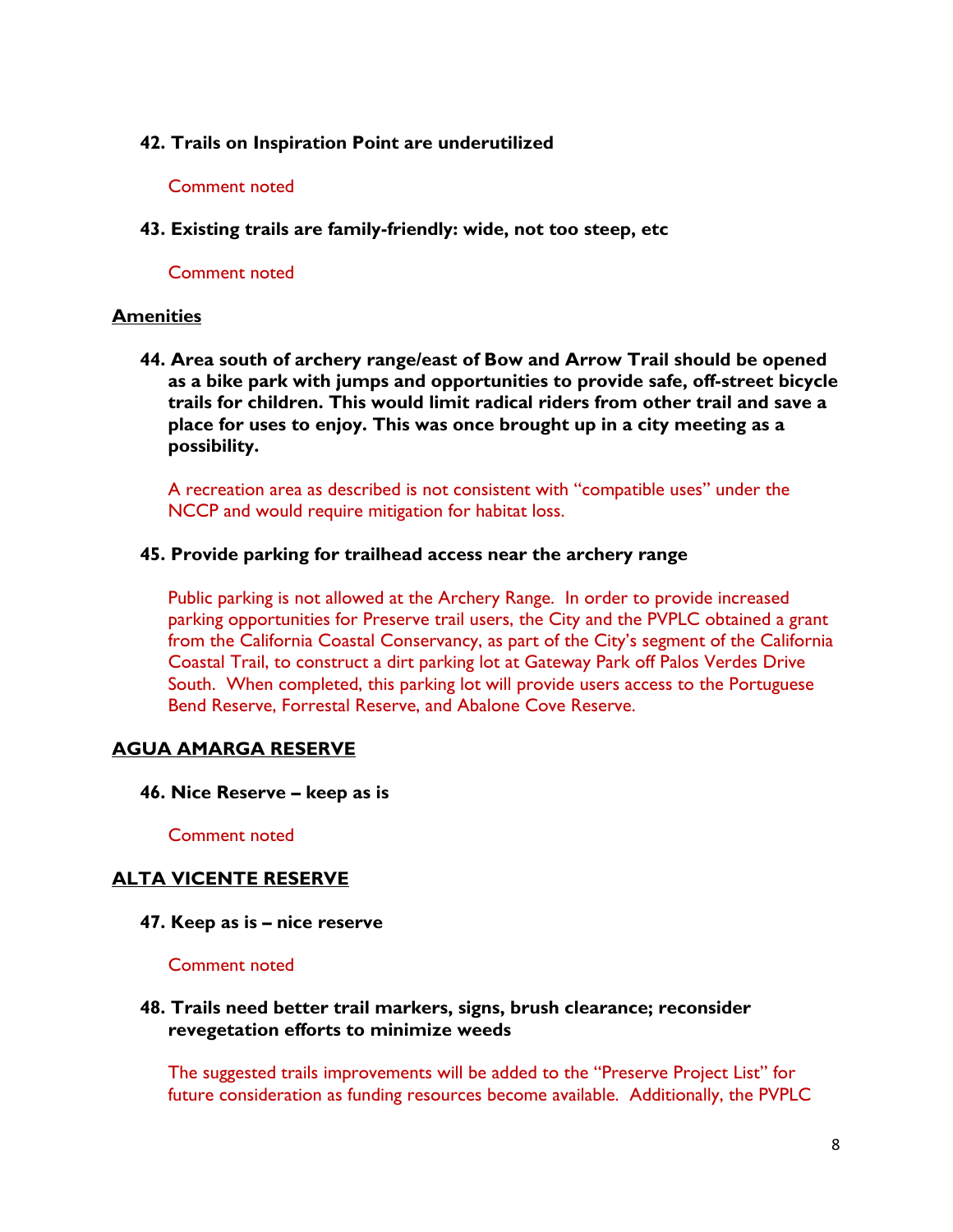Volunteer Trail Crew or Stewardship staff will evaluate what repairs are warranted to improve access and user experience. PVPLC is currently restoring 10 acres of habitat at Alta Vicente Reserve.

# **FORRESTAL RESERVE**

- **49. Area appears to be well managed and "working" well. Management should be replicated at other reserves** 
	- **a. Long history of maintenance and community involvement**
	- **b. Little conflict**
	- **c. Enforcement**
	- **d. Lots of self-policing as a result of high level of attention**

# Comment noted

# **Trail Configurations, Use and Designations**

- **50. Change to multi use and/or change to PED/BIKE only:** 
	- **a. Quarry was a personal favorite that I've done much trail work on. This trail is the most rideable to connect up to Flying Mane and Mariposa. Pirate and Dauntless are climbs that only elite, physically fit riders can use. Even Quarry has a very steep section toward the end but Forrestal is a low-use area for bikes because of steep inclines. Cyclists have done much repair on this trail. Wide enough to bike. Lightly used and little congestion.**

This is one of four trail segments (there are a total of 22 trails) within the Forrestal Reserve designated for pedestrian use only to provide hikers with a quiet and tranquil experience. The trail designations at Forrestal were reviewed by the City Council numerous times. The trails system at Forrestal was designed to provide a few loop opportunities to bicyclists.

# **b. Exultant – very unused. Easiest route to/completes the Dauntless Trail. Wide enough to bike.**

This trail was designated as pedestrian only because of the terrain, narrow width (adjacent to a storm drain), habitat protection, and user experience to name a few. This is one of four trails at Forrestal designated for pedestrian use only. There are a total of 22 trails at Forrestal,

**c. Cristo Que Viento should be multi-use – seldom used** 

This trail is too steep through delicate habitat and erosive tread.

**d. Other pedestrian/bike trails seem to work well.**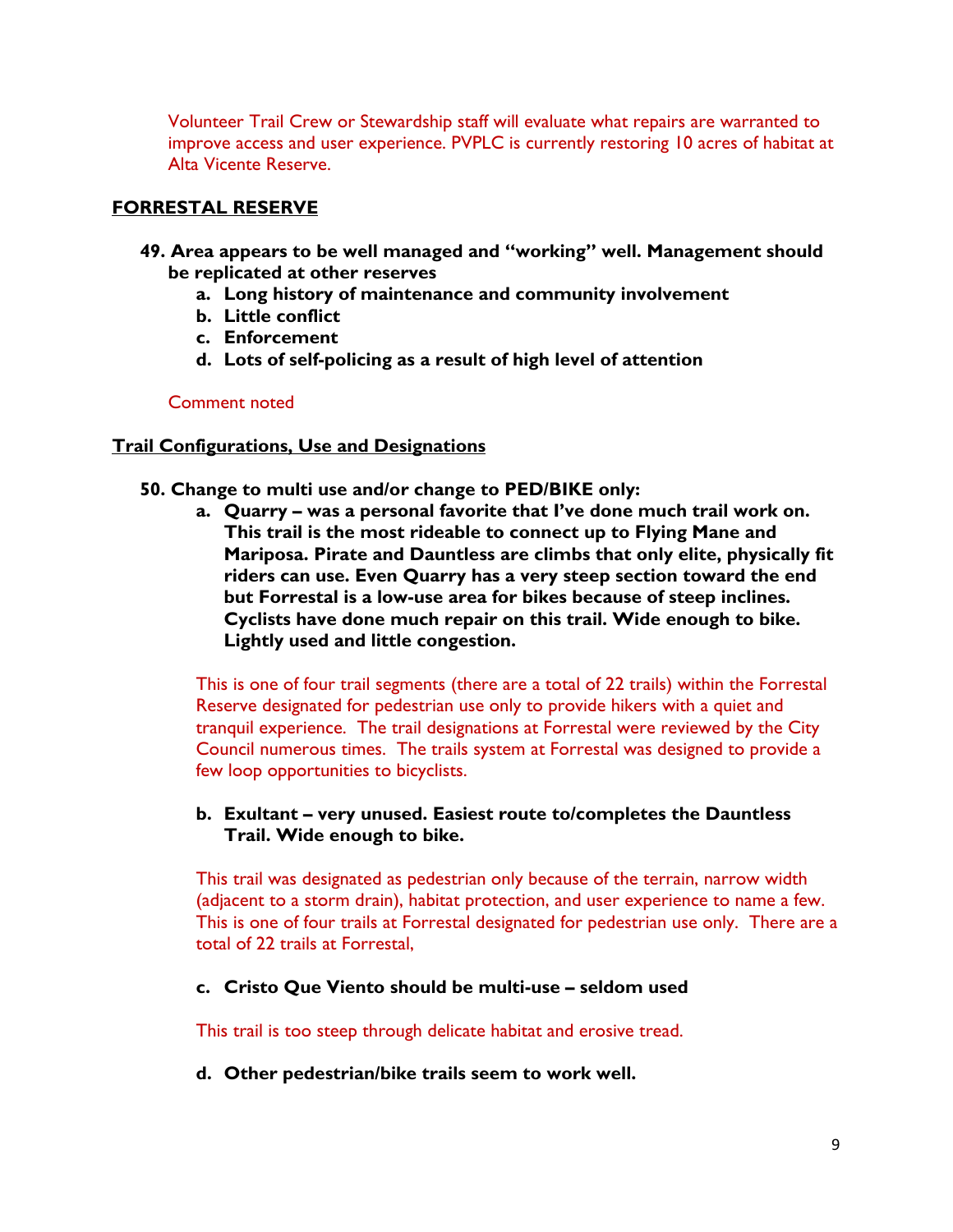### Comment noted

**51. Pirate and Dauntless are too steep for riding up.** 

Bikes can be walked up trail or user can choose alternate route (i.e., the Conqueror Trail)

**52. Modify the lower portion of the Packsaddle Trail to intersect the Flying Mane Trail about 100 ft east of the current intersection. The first part of the existing track is dangerous to traverse. Minor brushing will provide a much better route. The lower portion of Packsaddle is difficult to traverse** 

This trail section is unsustainable in its current state and will be evaluated for realignment. The City and the PVPLC will follow up on this trail conditions to determine if it's a suitable for a Preserve Trails Project.

**53. At two locations, one along Flying Mane (near the lower west end) and the other from Packsaddle (about 50 yards up from the beginning) there are new unauthorized trails leading to overviews of Klondike Canyon. If there are no habitat constraints, one or both of these trails should lead to observation points from which to view the Klondike Canyon.** 

The City and the PVPLC will investigate these two spur trails to determine whether they should be closed or recommended to be an official trail to an overlook. Such a determination will consider potential impacts to valuable canyon and riparian habitat.

**54. All Forrestal trails will never be crowded because the steepness dissuades all but the fittest bikers and hikers** 

### Comment noted

**55. Good experiences at Forrestal – seems less populated and no bad experiences between bikers and other users.** 

#### Comment noted

**56. Trails well maintained and well marked signage** 

#### Comment noted

**57. Exultant Trail has a spur trail from the top of the hill to the end of Intrepid Dr. that should be closed** 

The PVPLC is working to develop ways to effectively close spur trails like this one.

**58. Mariposa Trail has an erosion issue at the bridge and needs work**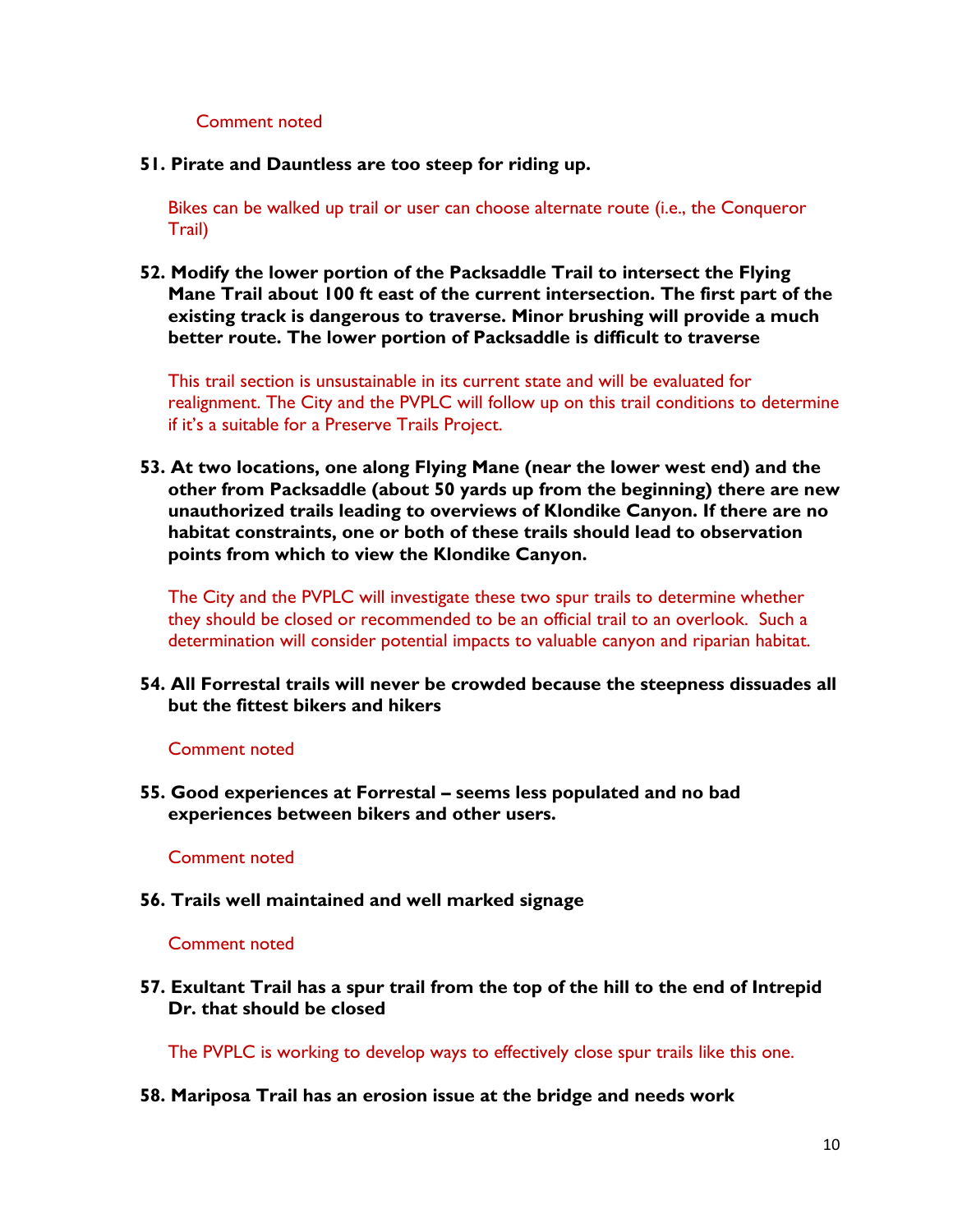The City and the PVPLC are researching solutions to repair the bridge that is being undermined. If a new bridge is required, funding sources such as grants will be needed to cover costs for the bridge's repair or replacement.

## **59. Explore trail linkages (i.e. Packsaddle Trail)**

There is a long-term plan to connect Forrestal, via the Cristo Que Viento Trail, to the common open space area adjacent to the Rancho Palos Verdes Estates Residential Tract. The Packsaddle Trail connects to the City of Rolling Hills which requires a permit to access its trails.

### **60. Access through Forrestal is the only access to southern portion of Portuguese Bend**

See Response No. 45. Additional trails that would connect Forrestal to Portuguese Bend may adversely impact habitat and is discouraged by the NCCP. In order to enhance access to both Forrestal and Portuguese, a parking lot will be created at Gateway Park and provide an alternative entrance into Portuguese Bend Reserve.

### **61. Natural widening of trails should prompt usage changes**

Trail width is not the sole factor to consider in trail designations, and should not be the determinant of use changes. Other factor to consider is the ability of all Reserve trails to provide a desired experience for all users as well as habitat protection and minimizing impacts. See Responses Nos. 6 and 8.

# **62.** "**Observatory Trail" at end of Cool Heights Street cul-de-sac with a reroute to connect to Cristo Que Viento Trail to create a loop to remain in RPV on reserve**

- **a. Ped/bike designation**
- **b. Cool Heights residents would support investigate with petition**

The trail issues relating to the "observatory" was addressed at great length by the City Council in 2004 as part of residential development project at the end of the Coolheights Drive cul-de-sac. Based on all information presented to the City Council, it was determined that duplicate trails along both ridges were not ideal, resulted in erosion impacts, traversed private property, and impacted habitat to name a few. It was agreed to relocate the "observatory" off the official Cristo Que Viento trail, which was completed by the PVPLC soon after the Council's decision in 2004.

### **63. Keep trail designations as is**

Comment noted

# **Signage**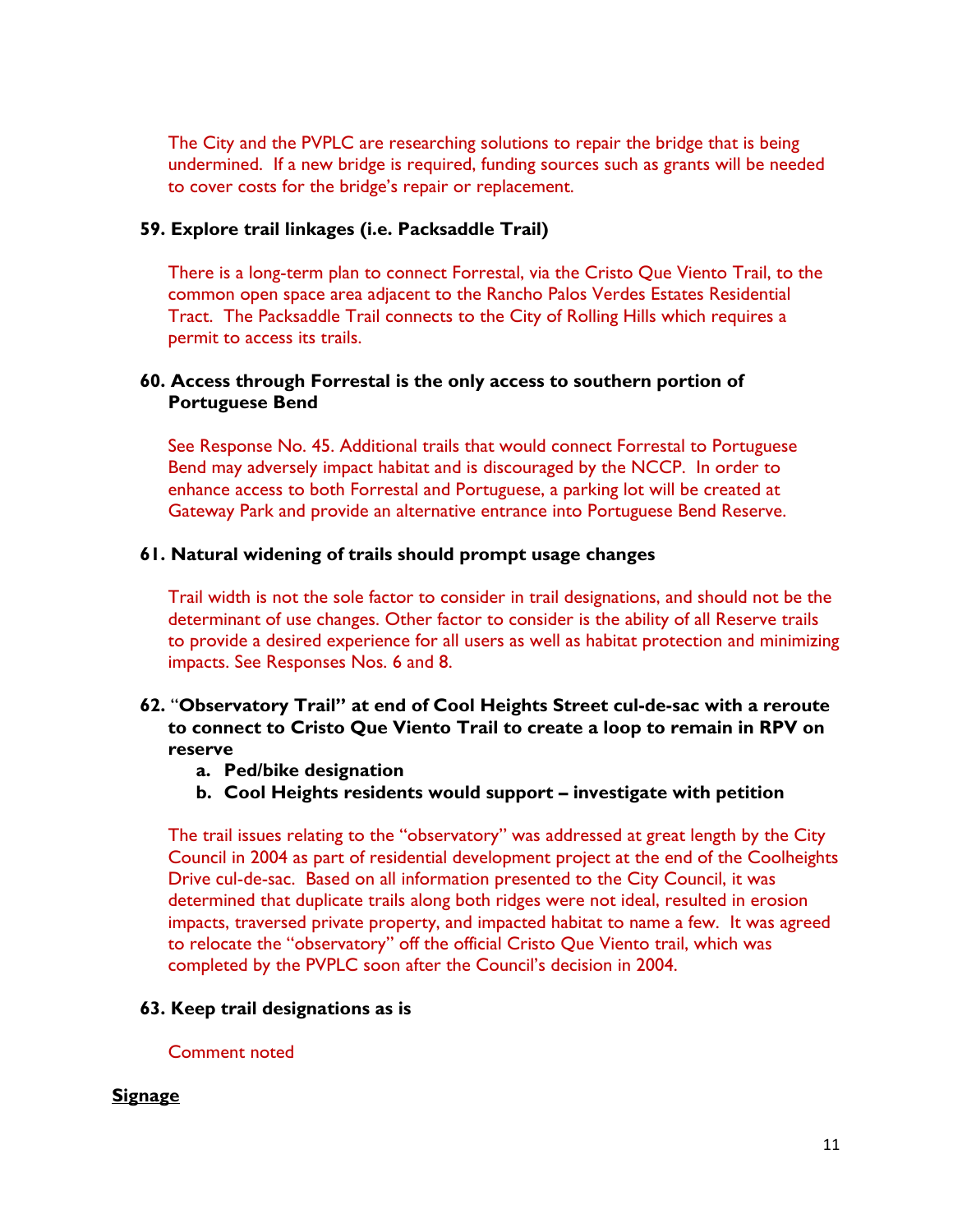**64. The intersection of the Packsaddle Trail and Flying Mane Trail has not had a trail sign for a long time. Many people don't know where Packsaddle is located. The vegetation along Packsaddle is particularly nice.** 

Trail signage in this location will be verified. It should be noted that the Packsaddle Trail leads to the City of Rolling Hills which restricts entry by permit only.

- **65. Two trails reach the boundary between Rancho Palos Verdes and Rolling Hills:** 
	- **a. The top end of the Packsaddle trail has a sign posted by the Rolling Hills Homeowners Association stating their restrictions on trail use. It should also have a sign at the end of the Packsaddle trail (one side indicating the trail end and the other side giving the standard trail information.**

Appropriate signage will be evaluated under the City's Parks and Preserve Master Sign Plan and implemented accordingly.

**b. At the top end of Cristo que Viento Trail there is an intersection with a path into Rolling Hills and closed Forrestal path down the ridge east of Cristo que Viento. When people descend down this eastern ridge they end up traversing a closed portion of the Forrestal Reserve and crossing private property owned by Joe Nassari. Place a trail sign at the upper end of the Cristo que Viento Trail telling users that they have reached the end of the Forrestal Reserve trail. It should also inform hikers which is the proper trail to descend. It would be a courtesy to Joe Nassari if a trail sign at the top of the eastern ridge directed hikers onto Cristo que Viento, rather than having them decide to head down the closed eastern ridge onto the Nassari property.** 

See Response above and No. 62. This duplicate spur trail was closed by the City Council in 2004. PVPLC staff is currently reviewing trail signage and markers, and will consider this sign request.

### **66. Dauntless trail sign gets knocked over at Canyon Trail**

PVPLC crews reinstall signage when they are broken off, and has been replaced. It is recommended that trail users notify the PVPLC immediately of any missing or damaged signs.

**67. Signage needed to mark end of public access on Cristo Que Viento and Packsaddle – "Public Trail Ends Here"**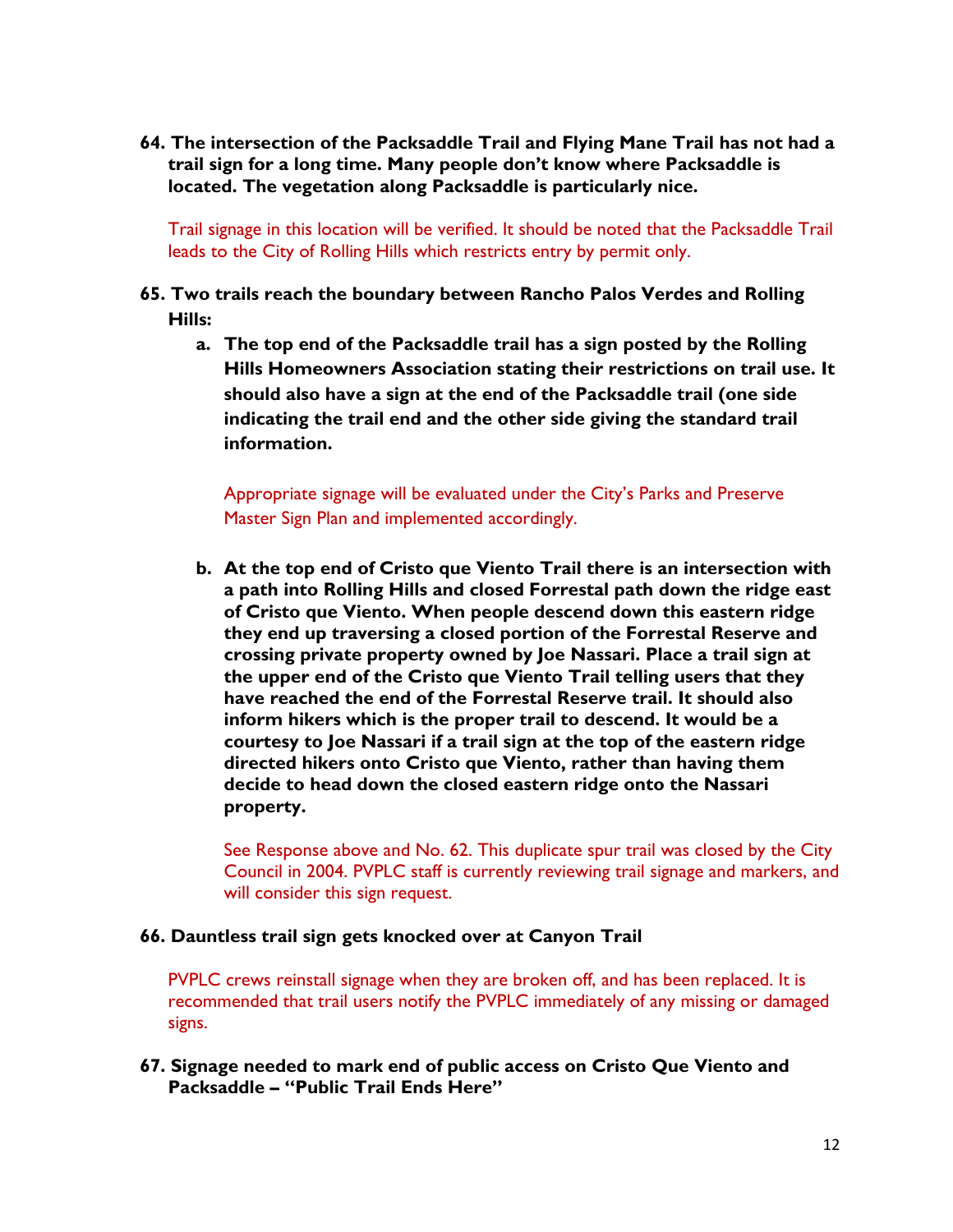This sign issue will be addressed at the time the City develops its Parks and Preserve Master Sign Plan.

### **68. Indicate Vista Point at end of Basalt Trail (on map)**

Comment noted and will be included when maps are updated next.

#### **69. Fossil hill: signage to clarify trail [designation**]

The PVPLC will reevaluate the placement of existing trail markers and signage in this area for clarification.

### **70. Revegetation perceived positively. Should have signage to explain restoration efforts**.

Comment noted and will be evaluated when funding is available. It should be noted that the proliferation of signs within the Preserve is discouraged. However, interpretive signs in limited areas that increase public awareness can be supported.

### **71. Signage needed at end of Intrepid Drive (kiosk?)**

There is a Preserve Welcome sign at the entry points to the Preserve that identifies rules, as well as a trail map brochure box. Improvements to this trailhead will be explored based on available funding opportunities such as grants

### **Other Trail Issues**

### **72. Control weeds before they seed along trails (Flying Mane)**

The PVPLC crews mitigate weeds on an as needed basis.

#### **73. Stone wall needs map (on Forrestal Dr. at gate entrance)**

A Preserve Trails Map will be installed on the stone wall as funding sources become available. In the past, the City has applied for grants to improve the trailhead including the installation of a trail map on the stone wall.

#### **74. Revisit moving gate farther north/west to improve access to parking**

Relocating the access gate at Forrestal has been part of an overall trailhead project the City has tried to obtain funding for through grant opportunities. The City and the PVPLC will continue to explore funding opportunities to complete the trailhead project including relocating the entry gate.

#### **75. Explore increased usage – Would that impact positive user experiences?**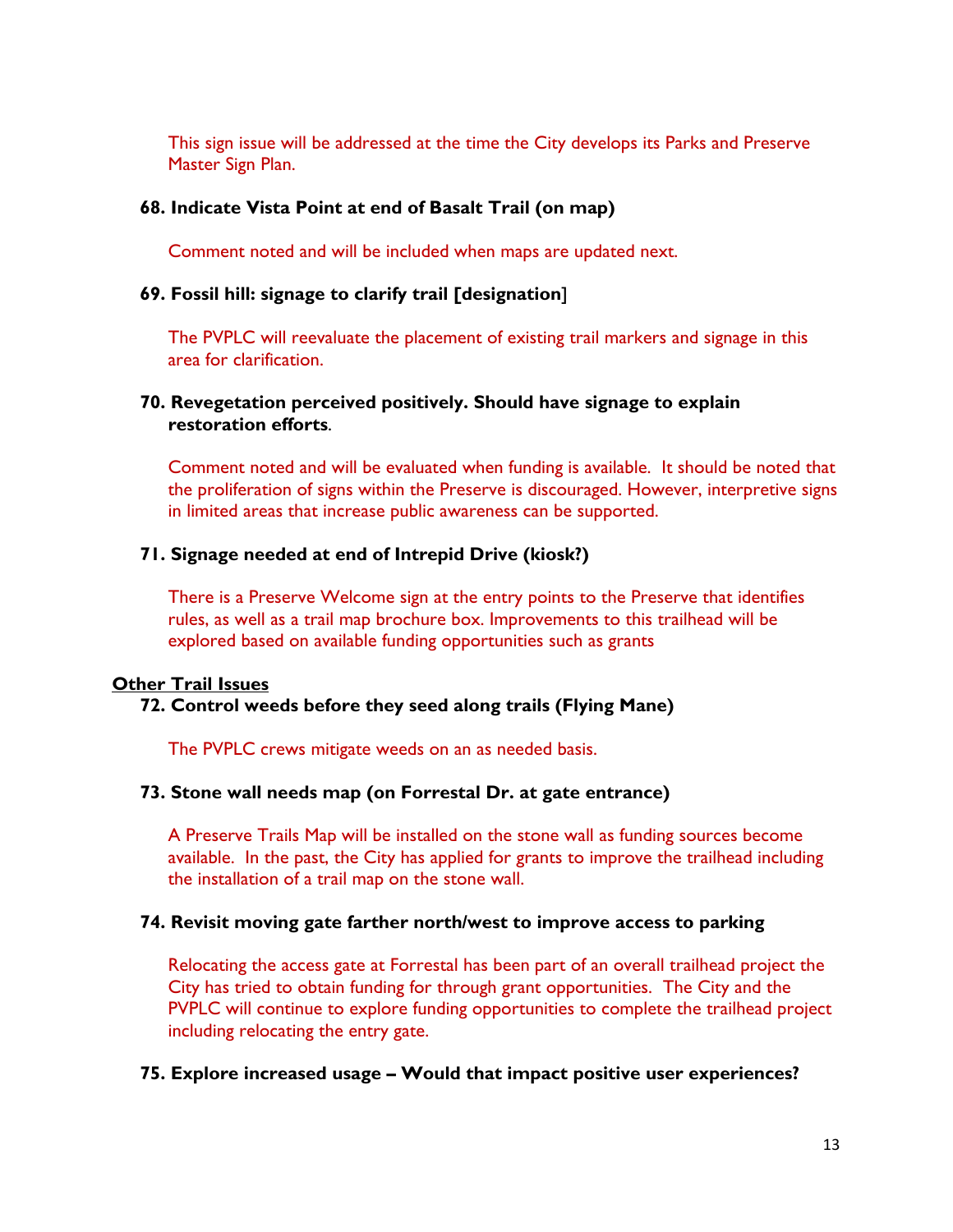See Response Nos. 30 and 31.

### **76. Exultant trail erosion issu**e

It is assumed that this comment refers to the spur trails that bisect the Exultant Trail. The City and the PVPLC will continue to make an effort to close spur trails to curb damage to soils and habitat. It should be noted that a few years back, the City repaired the drainage swales to minimize erosion impacts to the slope and related trails.

## **OCEAN TRAILS RESERVE**

- **77. Change the following trails to PED/BIKE:** 
	- **a. Sagebrush Walk (up to the picnic bench from Shoreline Trail) wide, good line-of-sight, and seems silly a bicycle can't ride out to the point. Low user density. Bike rack in place.**

The City and the PVPLC has reviewed this request and is of the opinion that the portion of the Sagebrush Walk Trail between the picnic bench and the East Boundary Trail is suitable for bicyclists because of the trail tread, line-of-sight, and minimal impacts to habitat. As such, a recommendation will be made to the City Council in fall 2011 to re-designate this portion of the Sagebrush Trail to pedestrian/bicycle.

**b. Sunrise Trails (view point; up to the picnic bench) – allows access to ocean, wide trail, low user density.** 

There are bike racks at the top of the trail and it's just a short walk to enjoy the beach. Line of sight, steep topography, erosive trail tread and heavy pedestrian use prohibits the riding of bicycles down to the beach.

#### **78. Trail signage unclear**

**a. Need clarification of sign for bikes. Was not aware of two trails only tarmac'd along cliff top that is signed no bikes** 

Comment noted and will now be addressed because the management responsibilities for this Reserve have not yet been passed over to the PVPLC.

**b. Trail signage should include maps** 

Comment noted

#### **79. Keep all present use designations as is**

#### Comment noted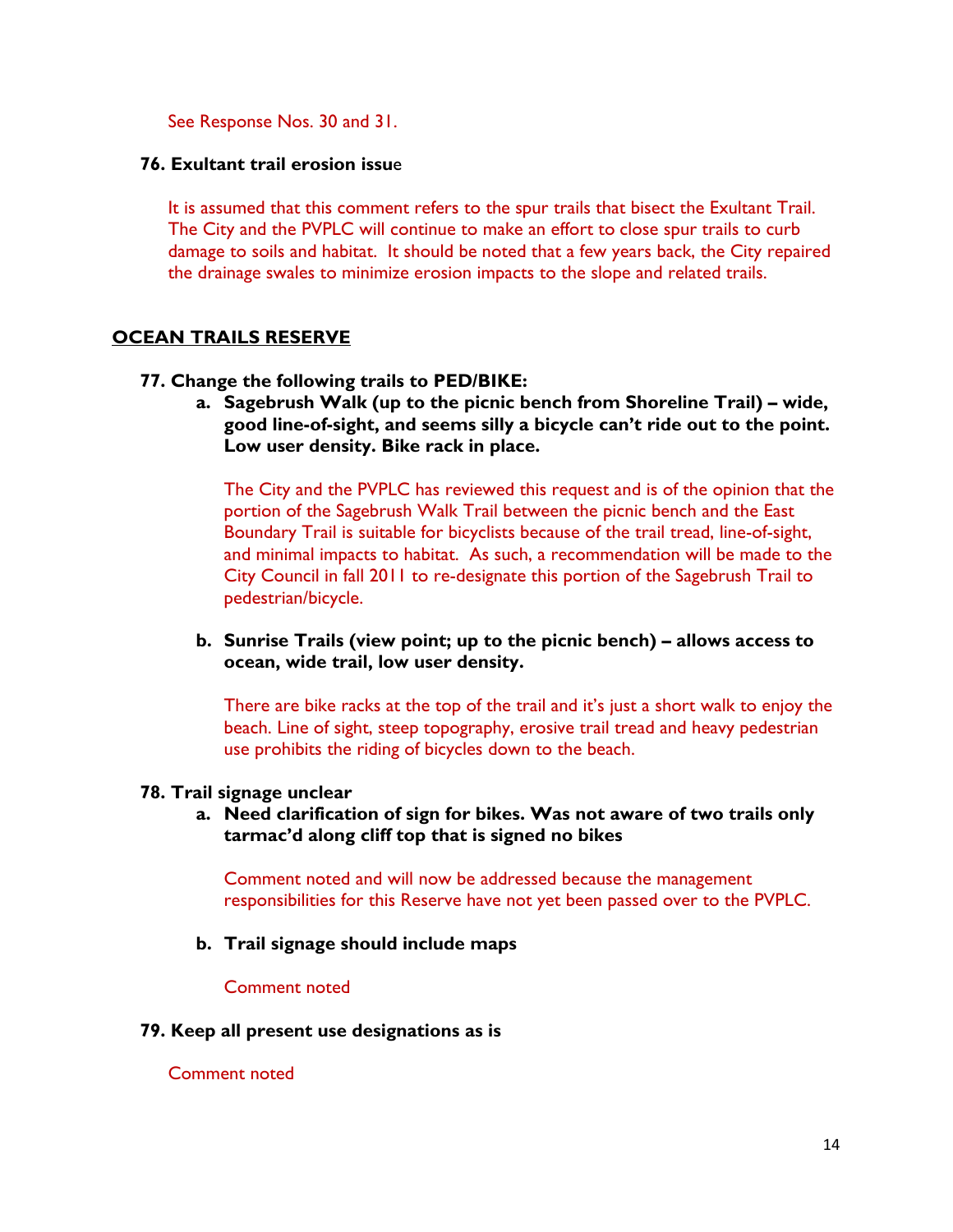# **80. West Bluff Trail down to the beach should either be fully developed or blocked off**

The West Bluff Trail does not access the beach below and any spur trails will be closed by PVPLC when the Reserve is incorporated into the PVNP.

# **PORTUGUESE BEND RESERVE**

## **Trail Designations and Alignment**

**81. Some of the closed and ped-only trails should be open as multiuse for bikes** 

Comment noted and will be evaluated among the considerations discussed previously (see response to comments 6 and 8).

### **82. Every trail should be multi-use because it's easier to enforce**

Trail designations should not be based on the ease of enforcement. As previously indicated, various factors are considered when designated trail uses such as habitat protection mandated by the NCCP and user experience. In regards to enforcement, the Rangers are well equipped with the understanding of various trail designations and deal with the same situations elsewhere (i.e. Santa Monica Mountains).

# **83. Multi-use trial period (1-3 years) to collect dat**a

PVPLC does not have the capacity or funding to conduct extensive trail user impact surveys. Designations are made with several factors to consider including user experience, habitat protection and more. A request to consider a trial period may be made to the City Council.

## **84. Trail users should be responsible for making the right decision about their abilities**

### Comment noted

### **85. The following trails should be multi-use:**

- **a. Grapevine** was approved by PUMP committee for multiuse but changed by City Council. Most popular and creates separation of users. Density is low. Good line of sight. Wants it reopened to bikes. There is no way to allow bike access to this trail without changing other trail designations in this area.
- **b. Landslide Scarp** allows a connection to Burma Road. Also lightly used as Toyon Trail too steep for most riders. More rideable for recreational biking. Good line of sight. Easiest from PV Drive South.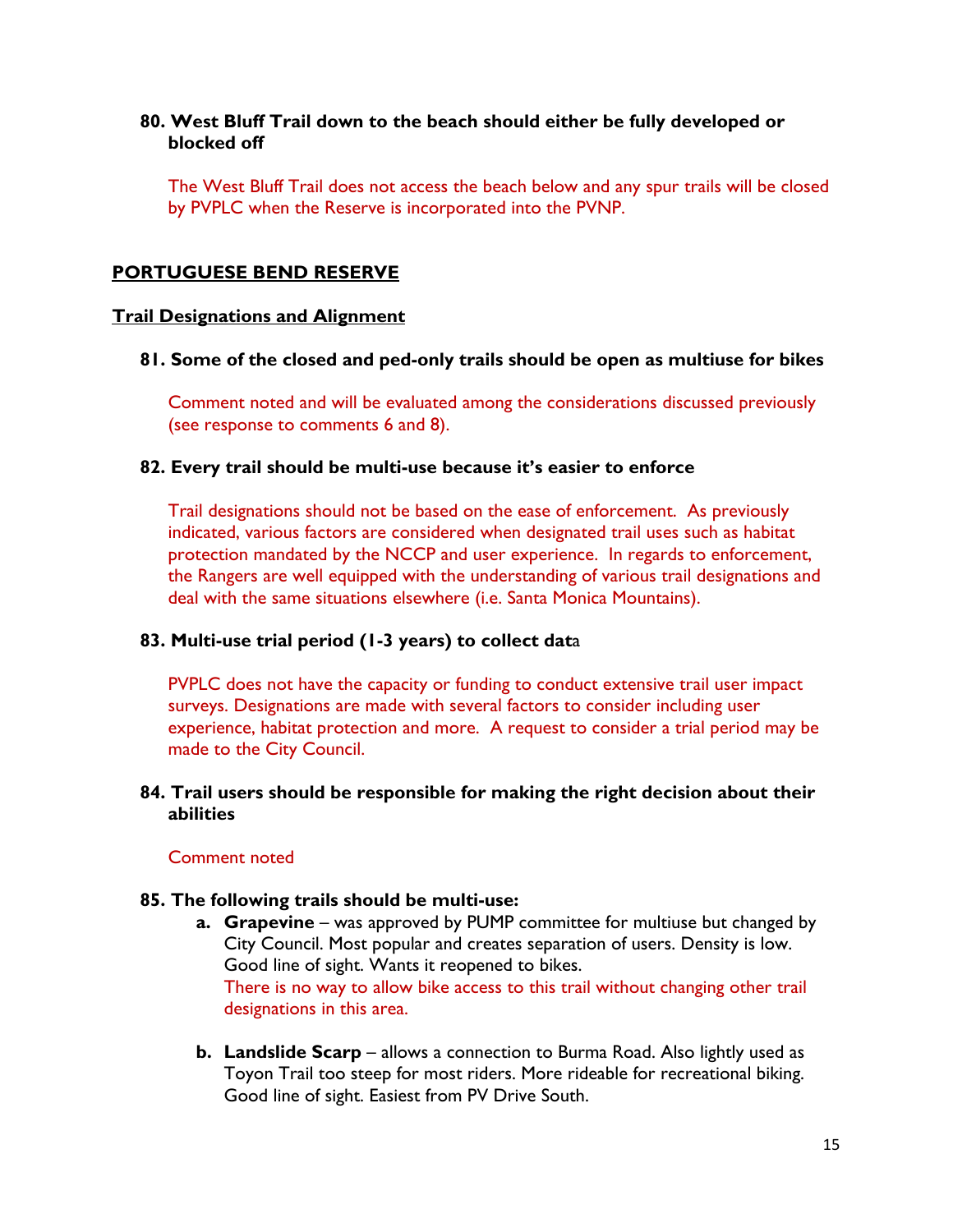The City and the PVPLC will make the recommendation to change to bike usage to provide an accessible biking loop.

**c. Vanderlip and Water Tank** – fire roads with good visibility, allows connection to Filiorum from Garry's Gulch and to other Bend Trails. Creates a cycling loop.

No change recommended because it's heavily used by equestrians.

- **d. Ishibashi Farm** so unused, grass growing on trail bed. Mostly fire road, and fire roads should be available for multi use. Single track arm is "unhorse-able" according to equestrians. Good line of sight. The City and PVPLC will make the recommendation to change to bike usage to provide bicycle access to the Reserve from Palos Verdes Drive South.
- **e. Paintbrush** is a fire road mostly, and is slated for improvement. For an added cycling loop. No change recommended.
- **f. Rim**  great values, lightly used because of steepness. For an added cycling loop. Realign of avoid Rolling Hills. Adds variety.

i. Reroute Rim Trail so it doesn't go into Rolling Hills No change recommended to maintain a quiet hiking experience in northeastern portion of the Reserve and because of erosive soil tread in this area.

### **g. Peacock Flats**

No change recommended.

**h. Any fire road should be multi-use, but some are not.**  See response to comments 6 and 8.

### **86. Confusions on what trails are open and what is not**

**a. Particularly at Del Cerro Trail head – trail adjacent to fire road looks open** 

Trail markers are placed at trail junctions to identify the official trail routes. Furthermore, the trail maps found on the PVPLC's and the City's websites identify the official trails. Efforts will be made to close parallel spur trails.

### **b. Habitat doesn't seem significant in that general area**

The habitat in this area is considered significant in that the slopes off Burma Road host many native annuals and patches of recovering coastal sage and cactus scrub habitats.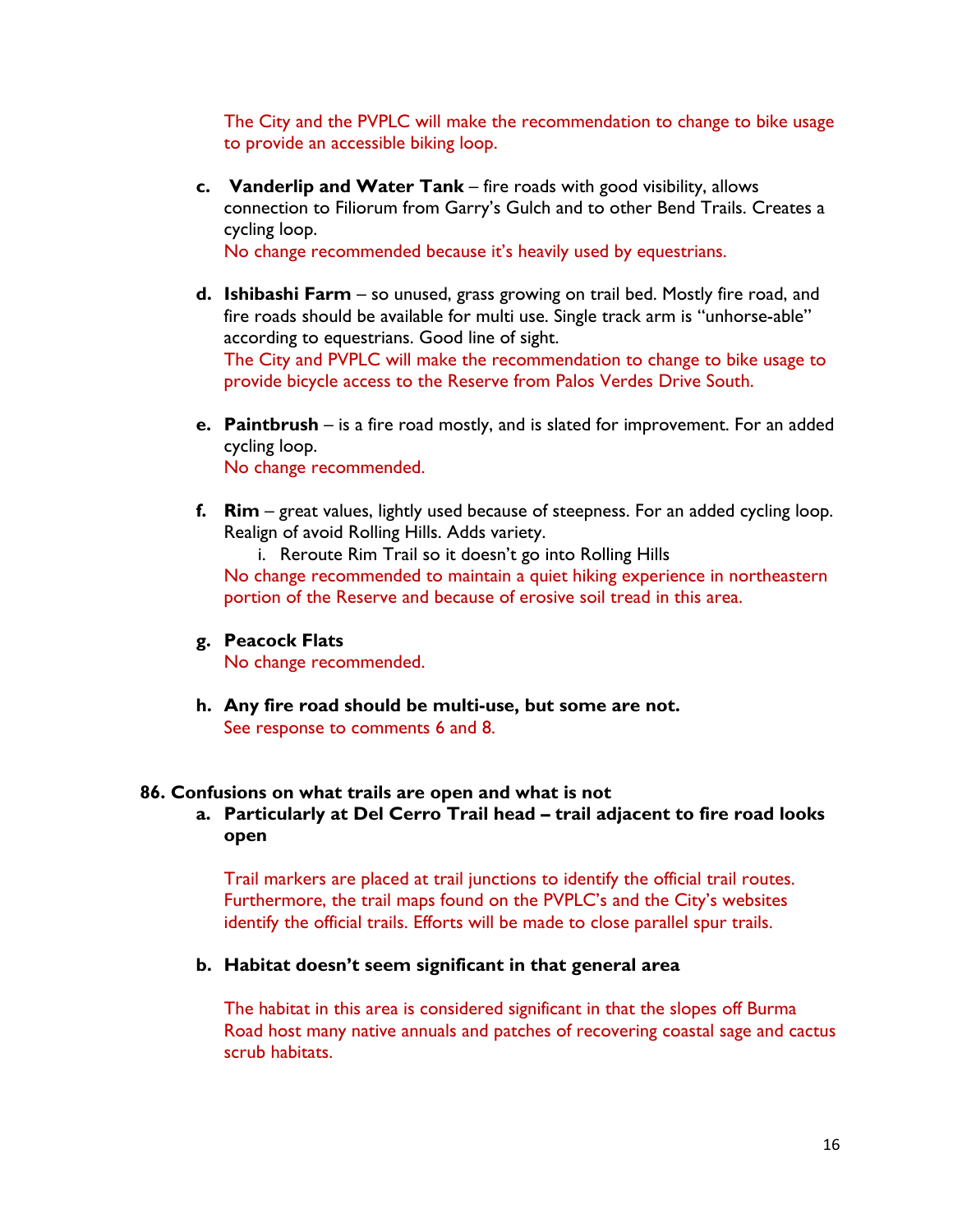## **87. Please retain the PUMP committee trail use designations. They were derived by extensive deliberation of a large user community.**

The Preserve Trails Plan recommended by the PUMP Committee was reviewed and adopted by the City Council in 2008 with some modifications. At the time the Council adopted the Preserve Trails Plan, the Council directed Staff to conduct regular reviews of the trail system to examine any issues over time. The purpose of the State of the Trails workshop and the upcoming City Council meeting in fall 2011 is to provide an overview of the Preserve Trails Plan.

# **88. A sustainable Ishibashi Trail route is needed to slow traffic and reduce risk to users, edge effects, and cutting between switchbacks.**

The City and the PVPLC will evaluate the Ishibashi Trail route to determine what measures need to be implemented to reduce user risks, edge effects, and the creation of spur trails.

## **89. Close Ishibashi Trail to bikes or realign the blind curve to avoid horse-bike conflict**

The PVPLC plans to close spur trails off the Ishibashi Trail in fall 2011. The Ishibashi Trail was designated as multiuse to provide a loop trail for all user groups. The suggestion to realign the blind curve will be evaluated by the PVPLC/City in the near future to determine if the realignment should be included on the "Preserve Trail Project" list.

## **90. Rename Burma Road Trail due to negative war connotations**

Trail names were designated through the PUMP process and formally accepted by the City Council. Suggested name changes could be presented to the City Council for its consideration at the upcoming fall 2011 meeting.

### **91. Rename Ishibashi Farm Trail to avoid confusion with Ishibashi Trail.**

See #90.

## **92. Toyon and Garden trail area need speed limits to keep people on the trail and keep other users and wildlife safe**

The Preserve Trails Plan does not include speed limits because it was the general consensus of the PUMP Committee that speed limits are difficult to enforce. The City and the PVPLC will seek input from the Rangers regarding speed limits.

# **93. Some spur trails have been effectively blocked and these efforts should be extended.**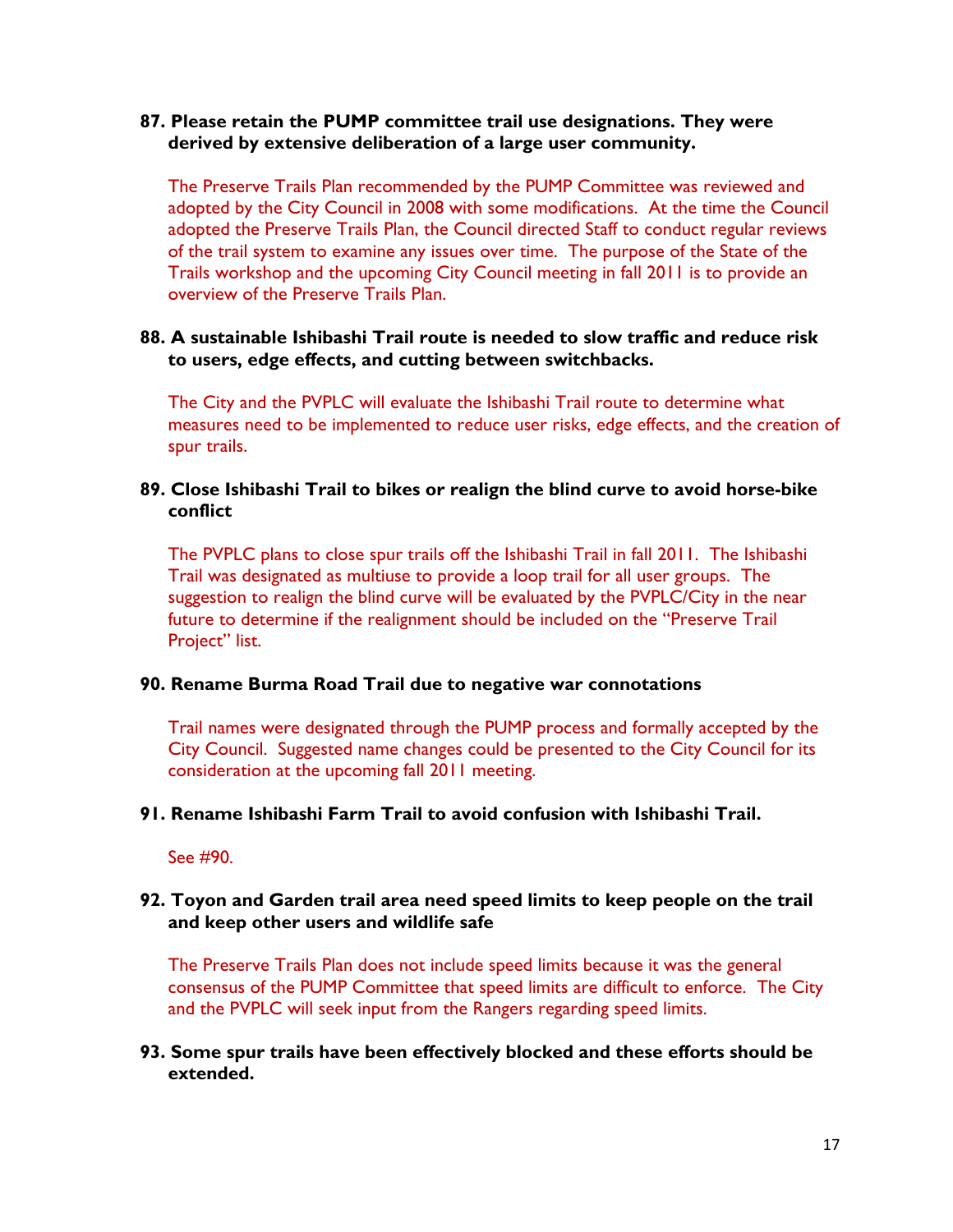The PVPLC will continue to close spur trails in priority with other restoration efforts when time is available or when addressed by the PVPLC volunteer Trail Crew.

# **94. Anxious to see improved way of informing users about closed trails, or more effort to plant barriers on closed trails. Important starting point for good foundation of people getting used to what changed.**

The PVPLC will continue to close spur trails and will investigate improved practices for closing spur trails, and will include a combination of educational and interpretive signage, barriers and revegetation.

**95. A sustainable Rim Trail route should be identified to minimize spur trail damage to pillow lava area and to avoid Rolling Hills.** 

The PVPLC has conducted trail improvements to upper Rim Trail and plans to address needs on the on lower Rim Trail in the near future.

### **Signage**

**96. Many users are confused by trail signage. There should be a prominent sign at the trail head indicating only designated trails are open.** 

The City and the PVPLC are working together to inventory and update all signs in the Preserve. These issues will be taken into consideration during this process, and will be implemented to assist navigation, trail closures, and safety. See Response No. 1

### **97. Improved signage with rules and warning needed.**

See Response Nos. 1 and 96.

# **98. Signage needed directing traffic uphill on Ishibashi Trail and Rim Trail (from Burma Road).**

See Response Nos. 1 and 96.

## **99. Replace <-trail-> directional/closure signs with "area closed" to avoid directing users down the closed trail**

See Response Nos. 1 and 96.

### **100. Trail signage for Ishibashi, Toyon and Garden trails.**

See Response No. 1 and 96.

### **101. Pillow lava area needs better signage**

See Response Nos. 1 and 96.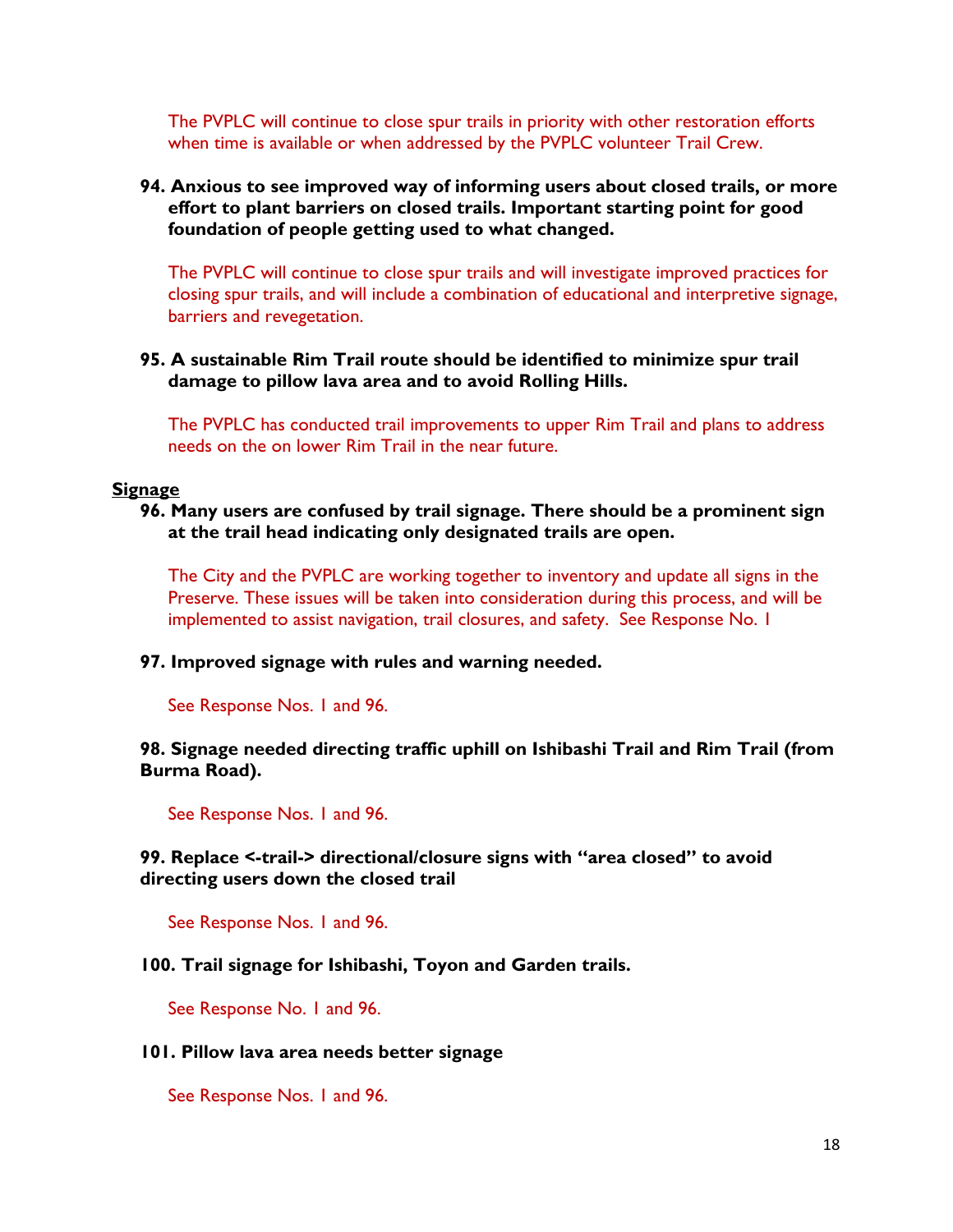#### **Other reserve issues**

### **102. Bike jumps built up from dirt should be removed promptly to discourage trail modifications for private purposes.**

The PVPLC has removed spur trails and bike jumps, and will continue to close spur trails, including bike jumps.

### **103. Lots of thistle**

As part of the NCCP, the PVPLC targets introduced species annually, based on a set of criteria (Targeted Exotic Removal of Plants). In addition, the PVPLC crews weed whip with priority along trails and in restoration areas.

### **104. Protect pillow lava area**

Signs may help educate trail users on unique rock formations under preservation by reminding trail users to stay on trails. Such interpretive signs will be considered in the City's sign inventory and development of the Parks and Preserve Master Sign Plan. See Response Nos. 1 and 96.

#### **105. Update maps to establish access to Upper Filiorum Reserve**

The existing Preserve Trails Maps will be updated when funding becomes available. Upper Filiorum map will be created when trails are approved by City Council, and will show connectivity to adjacent reserves. The City Council will consider the proposed trails plan for Upper Filiorum in fall 2011 at a public meeting.

## **106. The ranger presence appears to be partially effective in improving compliance. A presence on smaller trails (without SUVs) would be helpful.**

Comment noted. The Rangers are assigned with the task of patrolling the Preserve, among other open space areas within the City of Rancho Palos Verdes, in order to ensure compliance with the Rancho Palos Verdes Municipal Code and the Council adopted Preserve Trails Plans. The Rangers patrol the trails regardless of the size of the trail.

### **107. More parking access**

- **a. Open dirt parking lot off PV Drive South. Can be shared with road maintenance. Let us not wait for Gateway Park.**
- **b. Create parking for horse trailers at sandbox area**

See Response No. 45. The City intends to provide parking and access to lower Portuguese Bend and Forrestal through Gateway park improvements.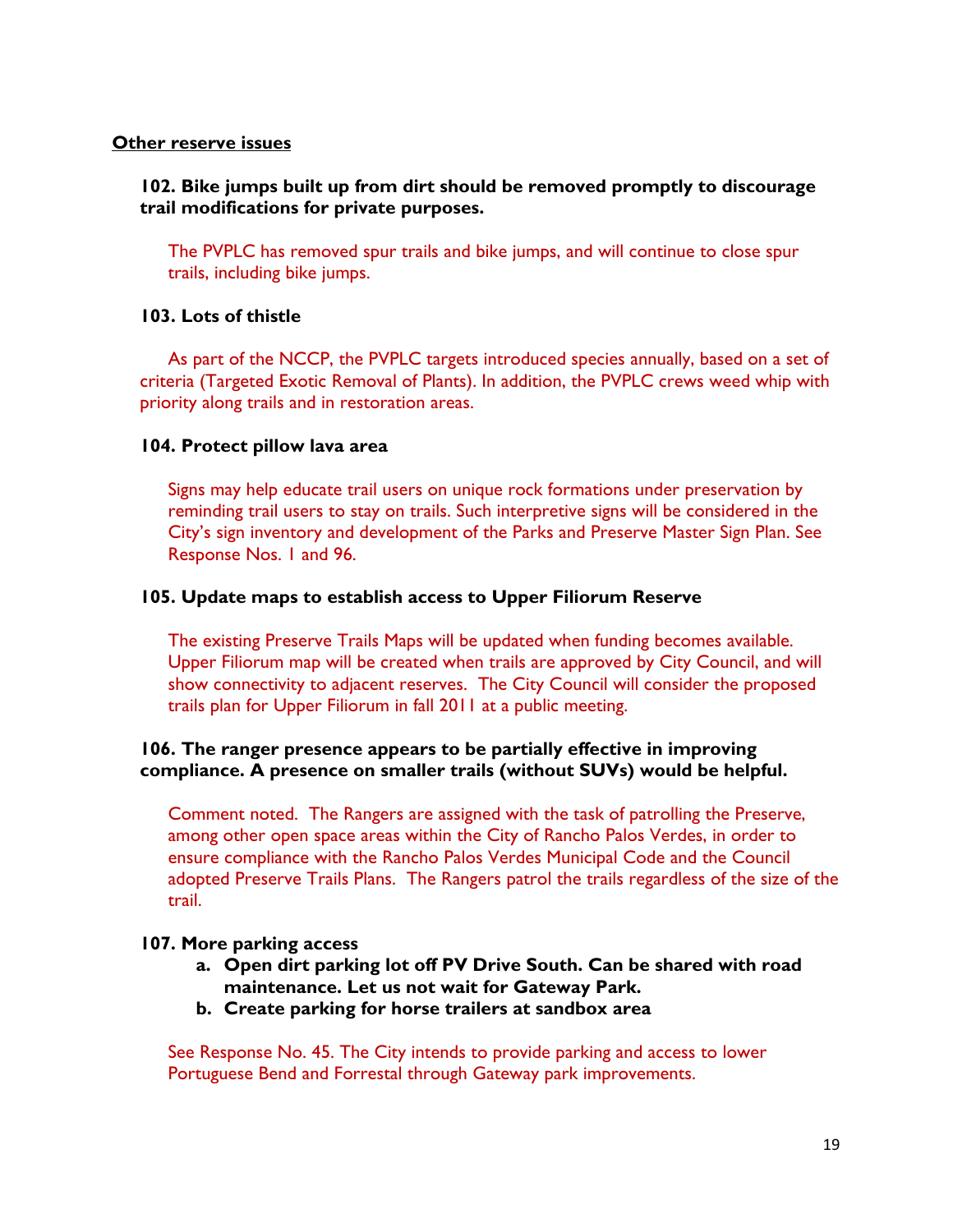### **San Ramon Reserve**

# **108. Switchback Trail -- establish trail markers and vegetation clearing**

The requested trail improvements will be added to the "Trails Project List" for future implementation by Stewardship and the volunteer Trail Crew. The PVPLC will install, if not already installed, the appropriate trail markers.

# **109. Interest in developing route to Friendship Park and check the City's Conceptual Trail Plan about restoring connections.**

The Preserve Trails Plan for San Ramon will be updated in the future to show connections to adjacent trails, including adjacent Friendship Park.

# **110. Marymount Trail needs vegetation clearing (iceplant)**

The PVPLC crews will conduct the necessary vegetation clearing based on priority along trails and in restoration areas. This project could also be taken on by a PVPLC volunteer trail crew.

# **111. Need access from Marymount Trail to Palos Verdes Dr. East**

The City and the PVPLC will add the suggested improvements to the "Trails Project List" and will complete the necessary trail repairs or improvements based on priority and as funding sources become available. Such trail work is typically completed by the PVPLC Stewardship and the PVPLC volunteer Trail Crew.

# **112. Make lower Palos Verdes Drive East Trail more accessible**

The City and the PVPLC will add the suggested improvements to the "Trails Project List" and will complete the necessary trail repairs or improvements based on priority and as funding sources become available. Such trail work is typically completed by the PVPLC Stewardship and the volunteer Trail Crew.

# **THREE SISTERS RESERVE**

### **113. Make connection to/from Upper Filiorum Reserve in lower section**

The City and the PVPLC are examining options and seeking funding opportunities to implement trail connections to Upper Filiorum for adjacent Reserves. This will be added to the "Trails Project List."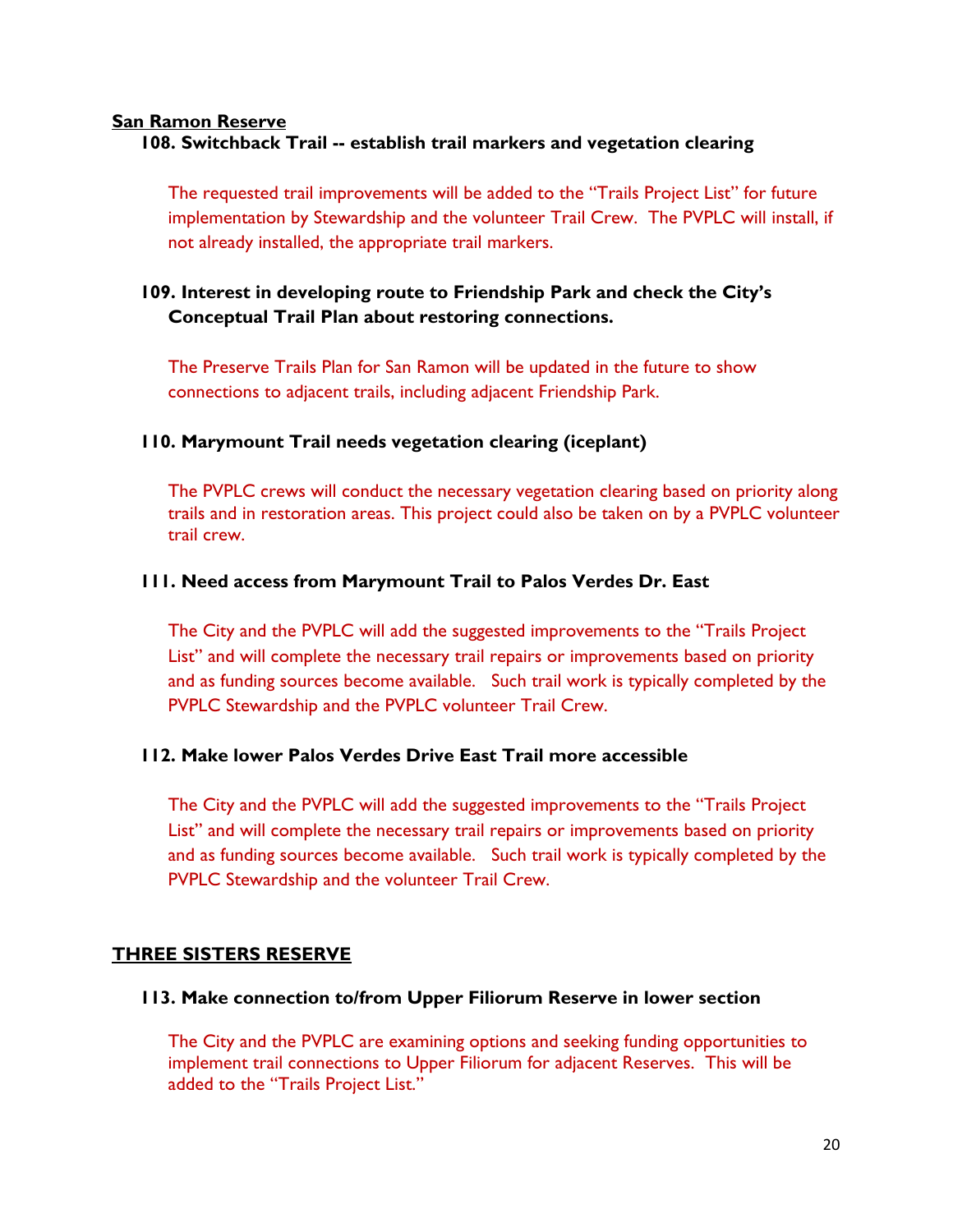#### **114. Make trails multi-use**

According to the Council adopted Preserve Trails Plan, all the existing trails at Three Sisters Reserve are multiuse.

### **115. Thistle problem on Barkentine Trail**

Weeds are an issue in most of the Reserves, and the PVPLC Above our requirements to strategically target certain invasive plant species, PVPLC strives to maintain vegetation along trails as resources allow. Work is completed based on priority and available resources.

## **116. Reroute Upper Barkentine Trail to avoid soil loss due to erosion**

The trails at Three Sisters, including the Barkentine Trail, are intended to be unimproved. Repairs to these trails are addressed by the volunteer Trail Crew based on priority and available funding. Repairs to the Barkentine Trail will be added to the "Trails Project List" for future repairs to be prioritized among other Preserve trails. Rerouting this trail is unlikely due to adjacent high quality habitat.

# **117. Drainage and erosion issues**

See Response No. 116.

# **VICENTE BLUFFS RESERVE**

**118. Great walk around the bluffs. Trails at Vicente Bluffs have a lot of casual walkers, possible conflicts if bicycle use is allowed there.** 

### Comment noted.

### **119. Better (quicker) maintenance for rain erosion would be appreciated**

The City and the PVPLC strives to respond to trail maintenance as quickly as possible. However, PVPLC has a limited budget to address these. See Response No. 19.

### **120. Fishing Access is too steep for bicyclists; do not change designation**

Comment noted. The existing Preserve Trails Plan for Vicente Bluffs does not allow bicycle use on the Pescadero Trail adjacent to the Fishing Access.

## **121. There is a need for consistent naming and labeling of trails at Vicente Bluffs (on maps)**

Comment noted and will be considered when revising the trail maps.